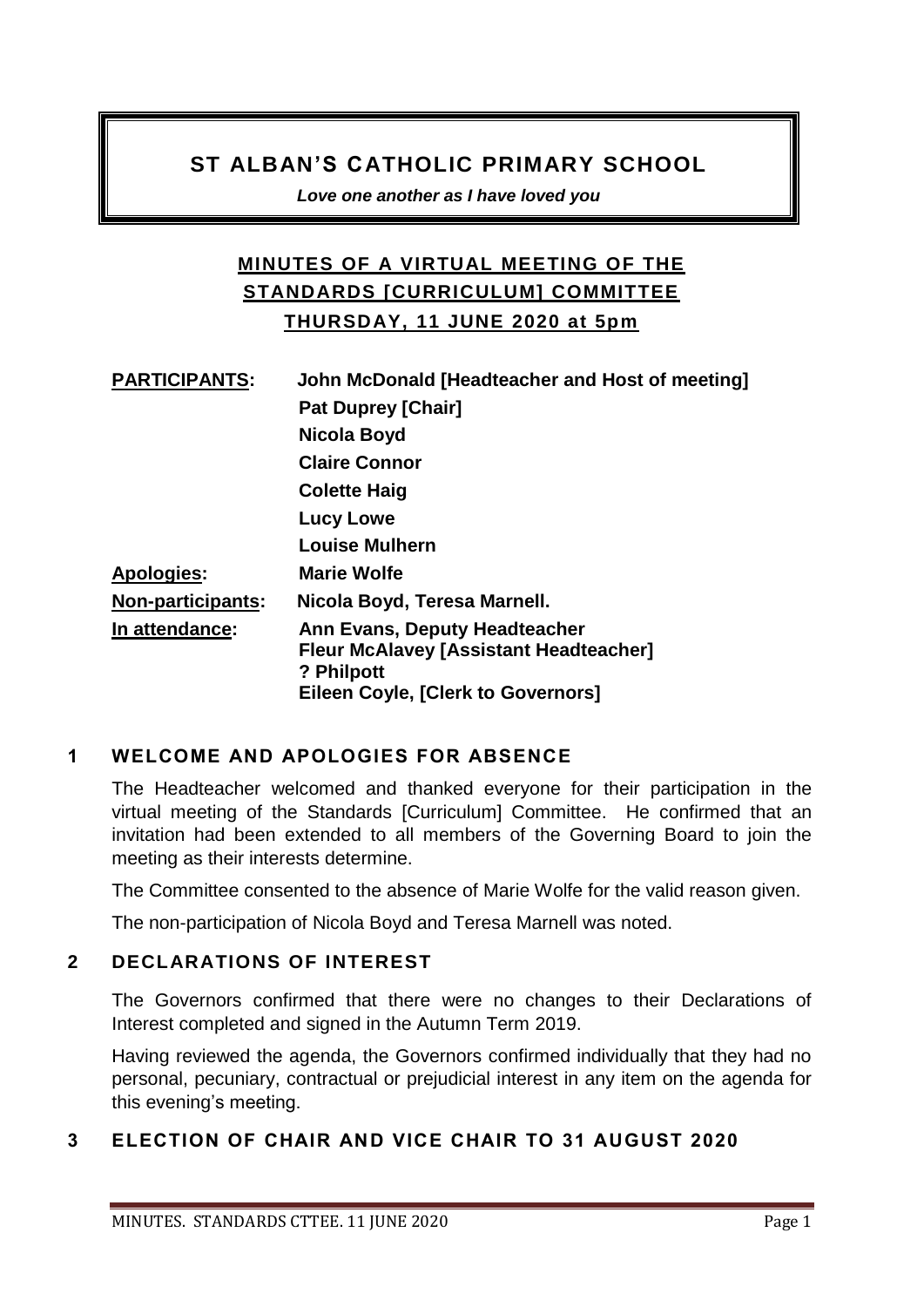## **RESOLVED: To elect Pat Duprey Chair, and Louise Mulhern, Vice Chair of the Standards [Curriculum] Committee to 31 August 2020.**

### **PAT DUPREY in the CHAIR**

#### **4 CURRICULUM UPDATE**

**HEADTEACHER'S UPDATE**: The Headteacher explained that he is part of a group of colleagues in Wallasey who are really interested in the things being taught in their schools. At a meeting earlier in the day the group had talked about where they are up to and about the recovery of the curriculum. The link had been shared with everyone. The curriculum was one particular aspect of the work of the group and they intended to look at the RE policy.

One of the things the school has started as a staff is to share information through a curriculum sharing folder. The document contained the aims of the group with a chart showing team leaders for each year group and work streams –Covid-19.

A Committee member enquired about the possibility of using a whole school book.

### **5 RE/PERSONAL/SOCIAL EDUCATION AND RELATIONSHIPS EDUCATION**

The Headteacher presented on line the nine-page document, **Model Catholic Primary RSE Curriculum, Revised 2019.** 

The structure of the model curriculum: The model covers EYFS, Key Stage 1 and Key Stage 2, is based on the three core themes and is adaptable to the age and the ability of the pupils.

The three core themes, in which there is broad overlap, are:-

- Created and loved by God [explored by the individual]
- Created to love others [an individual's relationship with others]
- Created to live in the community, local, national and global [explores an individual's relationship with the wider world.].

Each theme is broken down into virtue and religious understanding of the human person, and it lists what pupils should be taught at each key stage.

The Model Catholic Primary RSE Curriculum [rather than Sex and Relationship Education (SRE)] emphasises the importance of healthy relationships to human beings as the core learning within an RSE curriculum.

All Catholic schools are required to produce a written policy on RSE following the guidance issued by the DfE and to deliver RSE in accordance with the teaching of the Catholic faith.

The Catholic Education Service, in conjunction with the Department for Education, and in partnership with TenTen Resources has produced an **E: Learning Platform, Relationships, Sex and Health Education**, which provides a free on line training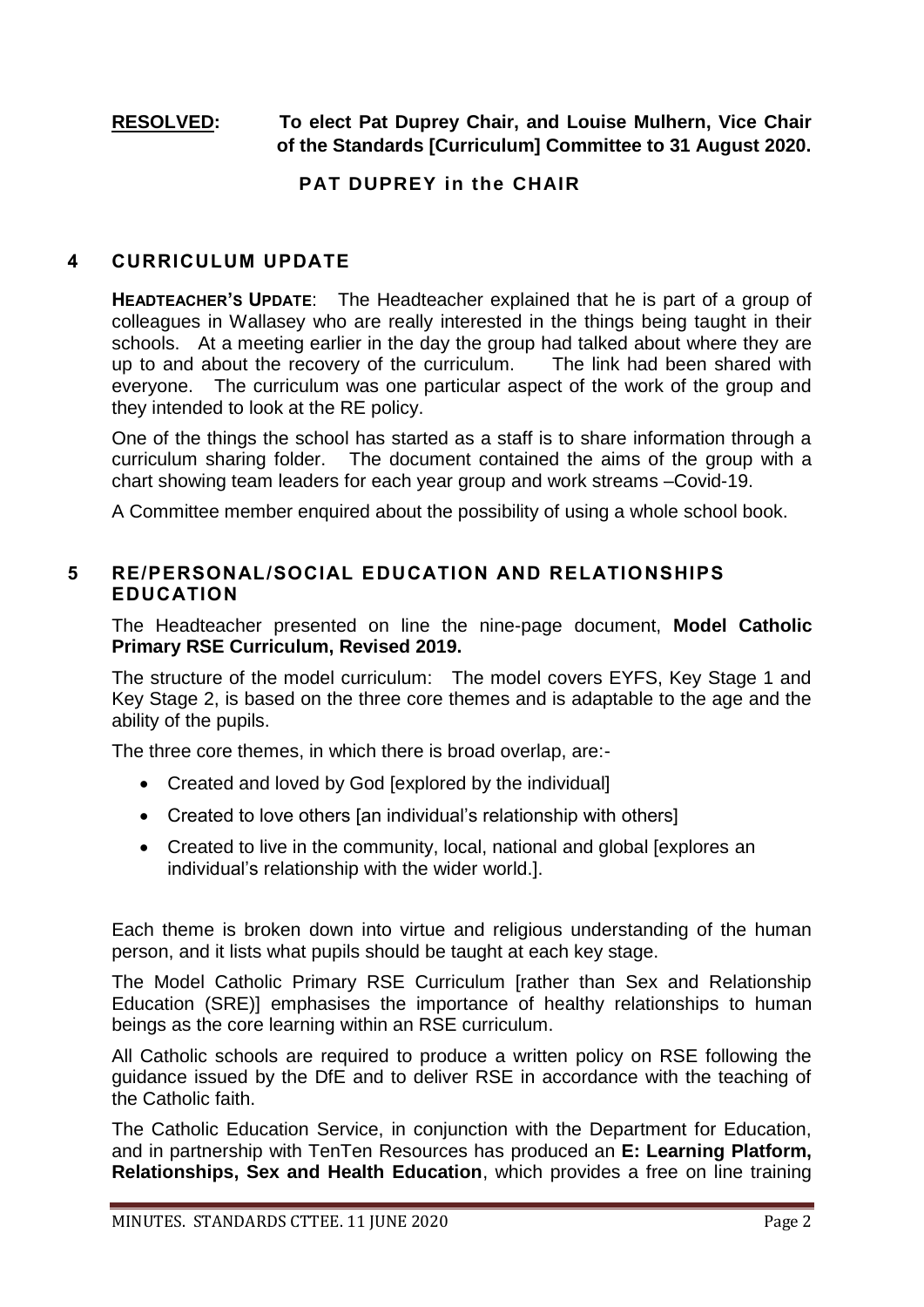course for teachers on the new curriculum and is very much in line with the Catholic teaching.

The resource gives a step by step guide on what the process should be, the aims of RSE, what should be taught in schools, what should be included in the policy, and the legal requirements.

The school has purchased the TenTen resources and there is no requirement for those using it to purchase any additional resources [eg books].

The Headteacher encouraged all the members of the Curriculum Committee to engage with the Learning Platform which is in modules and in total takes less than four hours to complete. He explained what the programme includes and suggested that the Governors may wish to complete a module a day. This will ensure that the school and the Governing Board fulfil their responsibilities for RSE in a Catholic way.

The Deputy Headteacher commented that the school nurse comes in to do a talk, purely from a puberty point of view, and it does not really cover sex education. The school tended to have an evening for the school nurse and the parents, before doing it with the children.

She continued that there has never been an issue where someone has withdrawn their child from the lesson, apart from one parent who withdrew their child when Islam was being covered.

A comment was made that LGBT was probably a sticking point, but it was important for families to understanding that Life to the Full is inclusive of all children, families and teaching staff.

**5.1 CONSULTATION WITH PARENTS/CARERS:** The programme recognises that families are made up differently and include single-parent families, blended families, step parents, carers; it celebrates the family in whatever form it takes. It does not refer explicitly to transgenderism.

The only optional aspect for parents is in the key stage 2 session, '*Making Babies'*; the rest is statutory in accordance with the guidance from the DfE.

The Headteacher invited comments and questions.

A committee member asked: '**Do all the staff have to deliver it?**'

The Headteacher enquired if the Committee were happy with the proposal to begin the consultation with parents over the next three/four weeks. The aim of the consultation was to provide parents/carers with a full and honest appraisal of the Life to the Full programme. He had drafted a letter that could be sent to the parents/carers, with a questionnaire and a list of FAQs.

The Committee raised no objections to the arrangements to consult the parents/carers.

#### **RESOLVED: To authorise the Headteacher to start the consultation process on Relationships, Sex and Health Education with the parents/carers and other stakeholders within the next three/four weeks.**

### **6 PUPILS**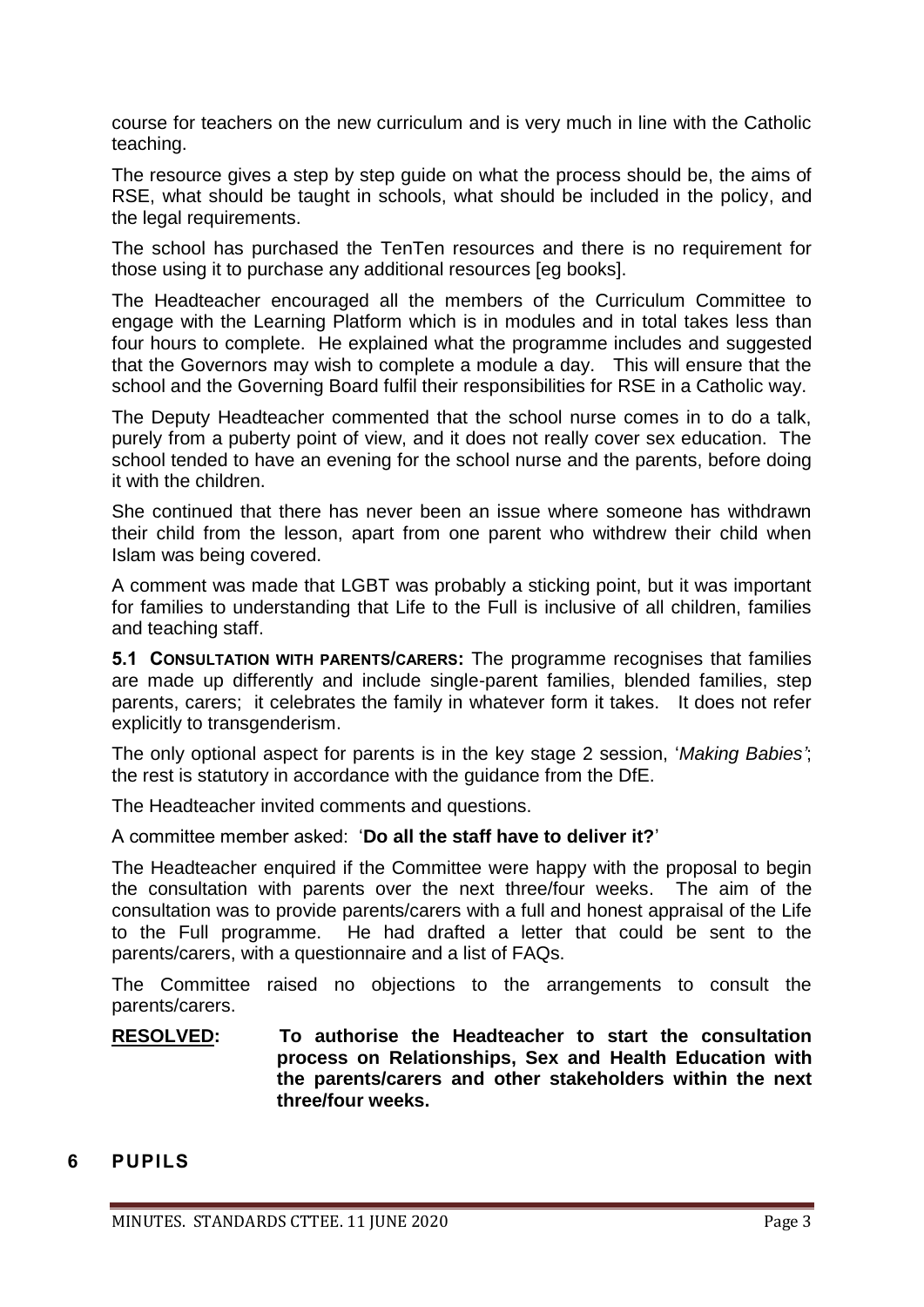**6.1 PROVISION FOR VULNERABLE CHILDREN: SUMMER TERM 2020:** The Deputy Headteacher advised that the number of children attending the provision had increased slowly over time, with well into the 40s last week, between 44 and 49 children each day this week, and more are expected to attend Year 6 next week, ie 22 out of 56. Many parents whose children are already attending are asking if they can send their children to school on the days they are not working.

**6.2 RE-OPENING OF SCHOOL TO MORE CHILDREN**: The Committee members were aware that the school had remained open to vulnerable children and the children of NHS staff and other key workers throughout the lockdown period.

In order to safeguard its pupils, staff and parents, the school has acted in accordance with all NHS and Public Health England Advice, as well as the DfE guidance for schools. Robust risk assessments had been put in place, based on models received from the LA, and in this connection the Headteacher appreciated the support and advice received from a parent with expertise in health and safety.

The plan was to use a carefully phased approach to re-opening the school. A decision had been made to re-open the school to pupils in Year 6 on Monday, 8 June. The parents had been notified accordingly.

On Friday, 5 June, a communication had been received from the Director of Children's Services that the Covid-19 'R' number for Wirral was 1.1, and inviting schools and Governing Boards to re-consider their re-opening arrangements individually, and reach decisions accordingly. This school had made a decision to temporally pause the planned return of year 6 on 8 June.

At a meeting with Headteachers and Wirral Public Health, earlier in the day a statement had been issued advising that the Directors of Public Health for Cheshire and Merseyside had carefully considered the phased return to schools, based on the latest available evidence and good practice. The Directors had advised that provided schools had carried out risk assessments and had taken measures to ensure strict adherence to health and safety arrangements, such as social distancing and containment such as bubbles of staff and children, they could not see no reason why the planned return of year 6 pupils need be delayed further. The consensus at the meeting was that the risk in school settings is minimal; schools have continued to operate each day for key worker children, without any issues.

This school has acted in accordance with all the recommendations to safeguard its pupils, staff and parents. A decision had been taken to re-open the school to year 6 children from Monday, 15 June, ie a week later than originally planned.

The Committee's comments/questions –

### **How many key workers' children attending for five days a week?**

**How many children are vulnerable children?**

**What happens to the children during the summer holidays?**

**What is the response from the parents in sending children back?** 

**There is a need to start to think about what happens with the First Communion programme; it will need two years' work.**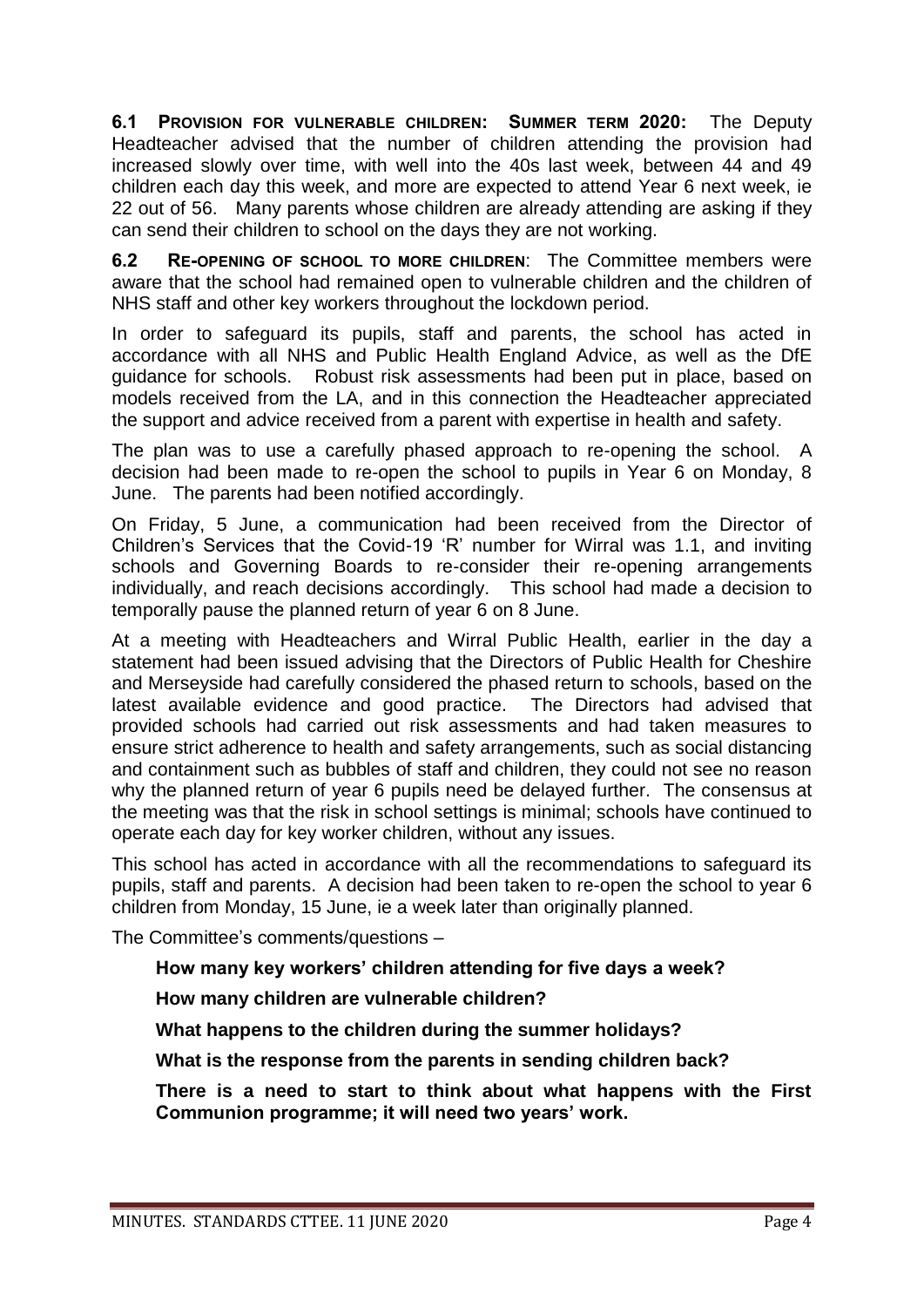**There is also a need to look at the numbers of children whose parents are not working a full week who are coming in for the whole week and to be more stringent about the number of days the children come in.**

The Headteacher continued that the two bubbles for year 6 are not expected to be full on Monday. The Deputy Head has organised the groups for the transition to secondary schools. The Deputy Head commented that all credit is due to Teresa.

She continued that this school has always supported St Mary's College; it is pushed in progress meetings and to parents year after year. Feedback has been received from groups of parents about Open evenings. There has been a drop across all the feeder schools, but this school has continued to push it.

Lucy Lowe commented that there were lots of positives about St Mary's; it's not necessarily a St Alban's issue.

#### **7 MENTAL HEALTH AND EMOTIONAL WELLBEING OF PUPILS AND STAFF**

The Headteacher commented that there is a considerable level of anxiety amongst the children who are attending, which appear to be related to boundaries. The staff have reported two incidents. Appropriate advice has been taken and followed in each case.

A professional discussion took place between the school staff on the situation concerning a child who has high levels of anxiety and has an ABC plan.

#### **8 OTHER BUSINESS**:

The Headteacher stated that he was really excited about yesterday's meeting, and the discussion about literacy. Something will be coming up with a catch-up programme for Maths.

The Deputy Headteacher stated that the school has been looking at a scheme which is very comprehensive in the way it covers the Pathways to Write. The staff are writing plans for the first half term in the Autumn which means that all the things the children should have learned in the previous year will be reviewed, which is a really good way of doing it. There will be a lot on punctuation and structure within the programme. It's all about mastery in English and the Writing Curriculum – it's a good move in the right direction.

The Headteacher stated that he wanted the Committee to feel confident about asking questions, during or following this meeting.

The Assistant Headteacher stated that she appreciated the offer in an email to the staff encouraging them to ask questions. She had asked a question and the Headteacher had responded straight away. She wanted other people to have those answers as well.

The Headteacher replied that questions are really important and helpful, and he wanted people to ask questions on any topic, or raise any concerns they may have.

The meeting closed at 6.05 pm.